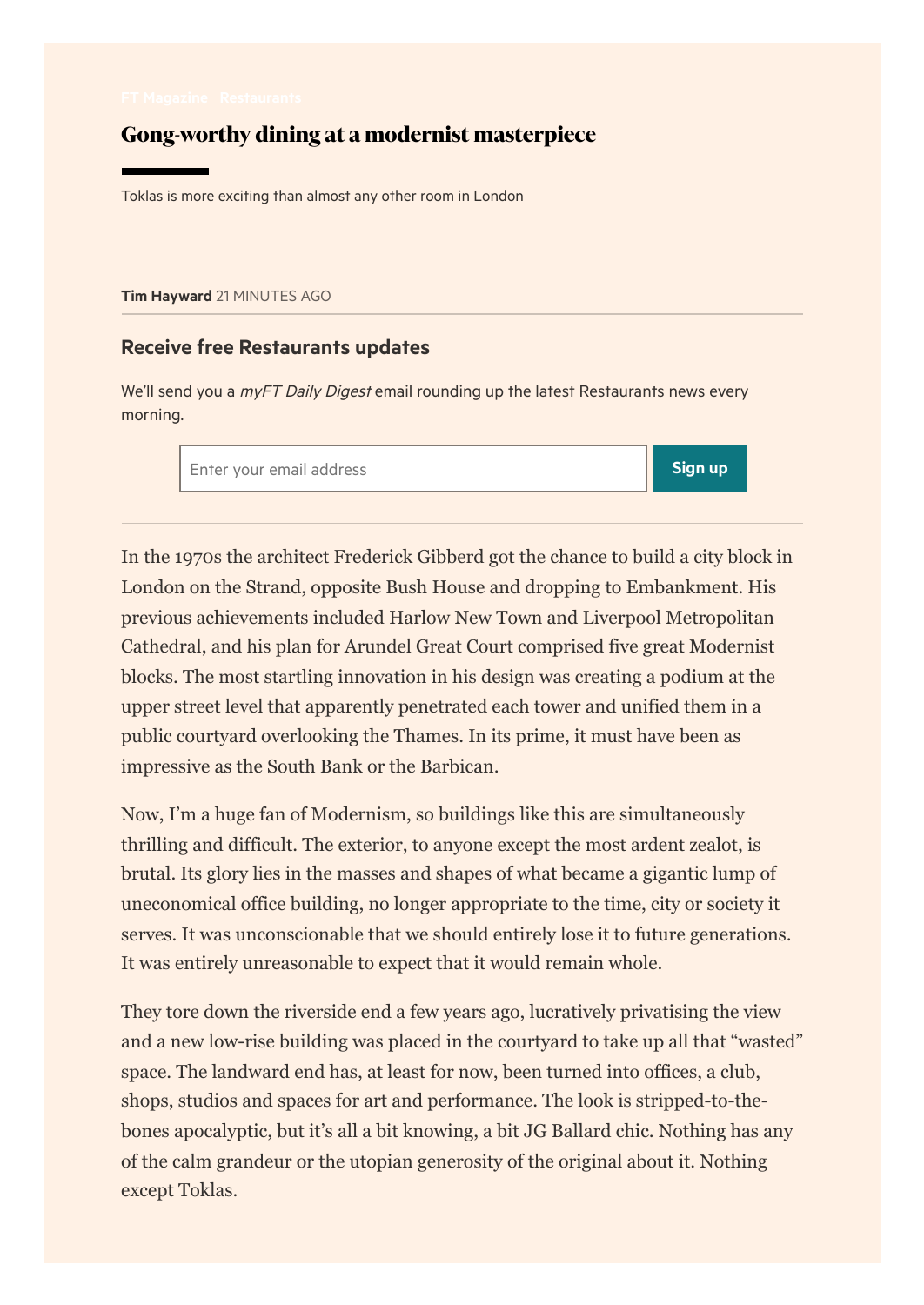I know I shouldn't bang on about architecture in a food column, but Toklas is more exciting than almost any other room in London. Down one side of the original buildings, the courtyard level was thrust through the building above and hung out over Surrey Street as a terrace. During redevelopment, the internal space designed by Stafford Schmool, who has also worked on the Barbican Centre — was cleared back to the original shuttered concrete and opened seamlessly on to the terrace. It is breathtaking. You eat, suspended among the derelict upper layers of the surrounding buildings, staring at the ceramic encrustation of the old Strand Tube station, realising how much of this part of London is actually Beaux Arts. Then you look inside to the open kitchen and it's like staring through a wound in the side of the Leviathan.

The furniture is suitably mid-century modern, the crowd a bit cashmere rollneck. If architecture and arts lecturers still used pencils, there would be half a dozen in every top pocket. The menu is artistically austere.

**I began with the courgette fritti** because I've long suspected that no species with a nervous system can resist them. I'd come to Toklas because they have a new chef who spent nearly a decade at the River Cafe before becoming head chef at the fashionable Japanese izakaya Dinings SW3. If there's one man anywhere in the world, therefore, qualified to deep fry zucchini in batter, it's Yohei Furuhashi.

They were gorgeous, as anticipated, with a lighter batter than you might be used to and thoughtfully trimmed with precise Nakiri work. We seem to be at the height of the awards season right now, so this one's getting my "best courgette fritti in London" gong, straight away.

Tamworth pork tonnato feels like a welcome River Cafe offshoot, but this one is exceptional. The pork was spot on, pink and moist without being raw or rare, but the sauce had just the subtlest hints of Japanese seasoning in there. Maybe sesame alongside the tuna? The tiniest hit of perilla? A standout execution of an absolute classic.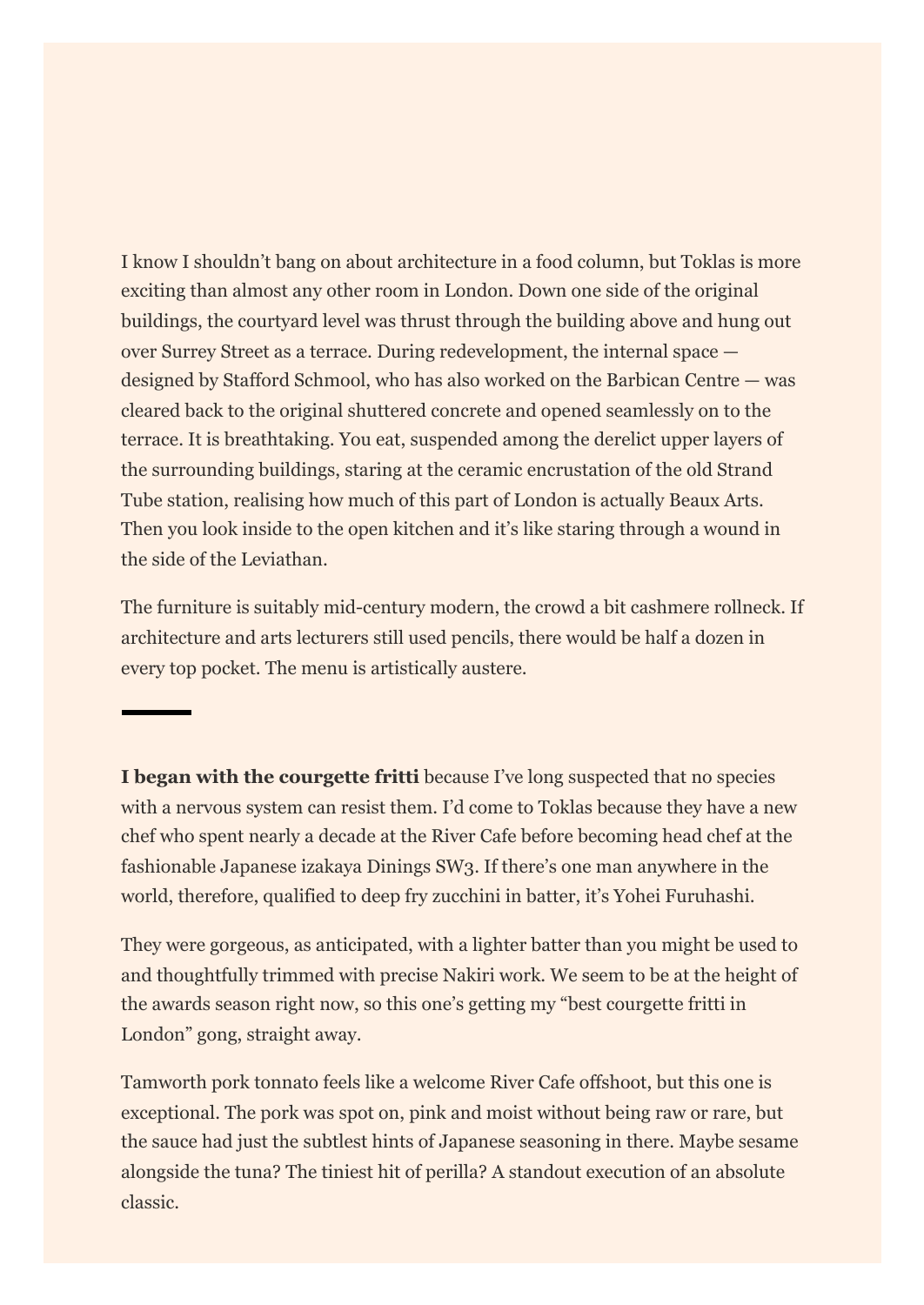As I contemplated the empty windows of the buildings rising around me, considering how, if it were Paris or New York, these oculus dormers would reveal young academics studying in garrets or dancers practising at the barre, my reverie was interrupted by two **pigeons**, vigorously copulating in the potted olive tree overhanging my table. The waitress reassured me that they were, in fact, extraordinarily well-behaved and would neither land on the table nor shit down my neck and, as it turned out, she was entirely correct. Though I remain convinced that Toklas is going to be one of the most beautiful outdoor dining spots in London, until we can do something about "The **Pigeon** Thing" critics are going to sit at tables, their shoulders tensed in anticipation of the warm splat-n-dribble. Apparently, the Chinese say it's a portent of good fortune. Not the bald Chinese, my friend … not the bald ones.

There's a lot of open fire going on in the kitchen, so I ordered a grilled lobster, though I confess I'm fonder of the steamed ones. It was a petite half, but wellfilled, beautifully marked on the grill and someone had blessed it generously with an aspergillum of garlicky butter. They say the piattoni beans were brought in from Italy and who am I to argue? They were certainly a lot more pleasant than the leathery runner beans, which are our nearest equivalent, plus there was plenty of basil aioli to lubricate.

It's worth mentioning the cheese board: British and sourced from Neal's Yard. The varieties aren't specified on the menu and as the waitress began introducing them, the pigeons, who I suspect had stopped for a cigarette, went for a fourth round with renewed spirit. I should have made notes, but I was too awed by their stamina. I recall, however, a blue, a goat and a washed-rind with thin slices of sourdough from the in-house bakery, and it was one of the best boards I've had in months.

Toklas is a stylish operation with chef, food and service that do credit to the room. To me, at least, that is the highest praise.

## Toklas

1 Surrey Street, Temple, London WC2R 2ND; 020 3930 8592; [toklaslondon.com](https://www.toklaslondon.com/)  $\mathbf{A}$